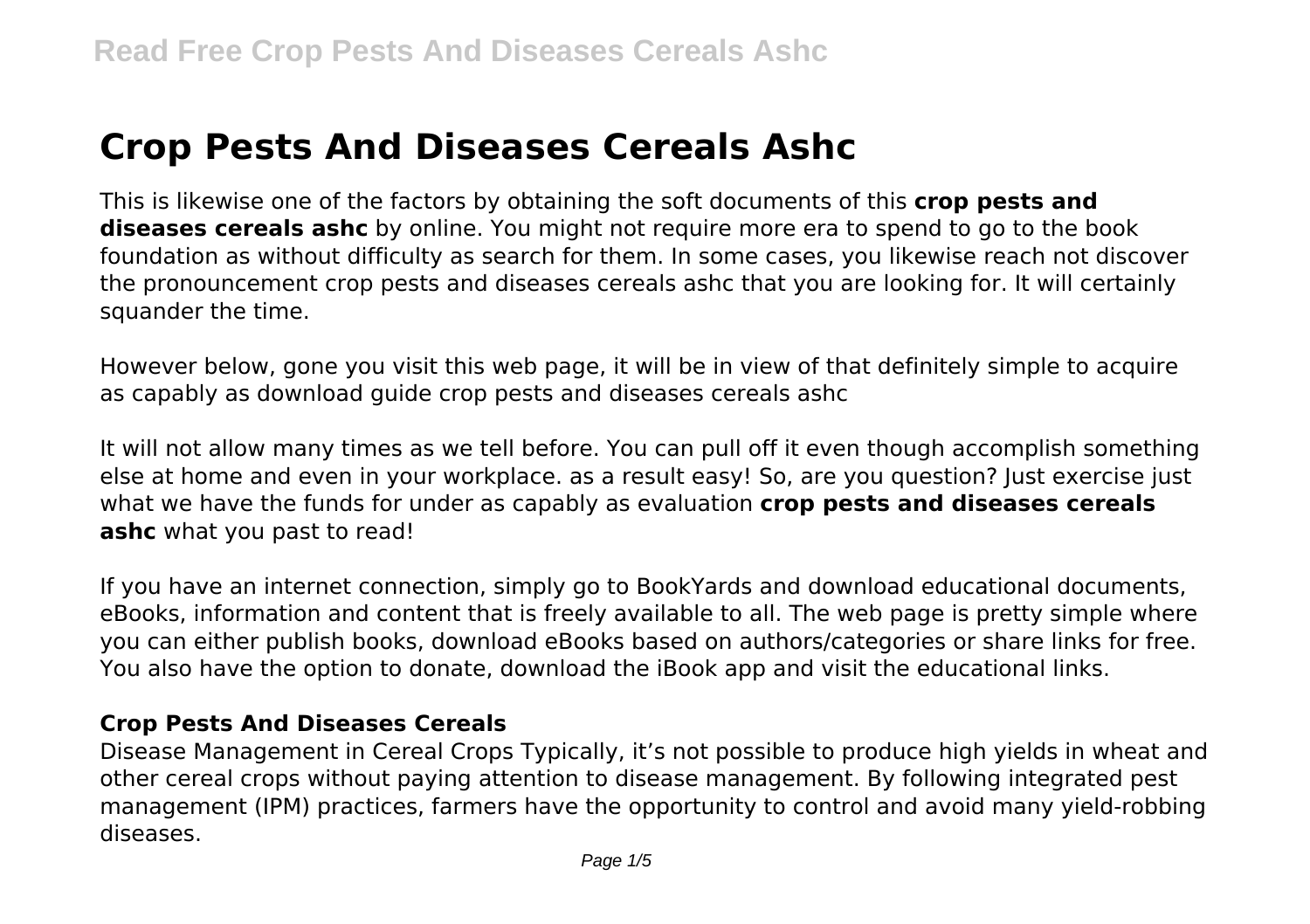## **Disease Management in Cereal Crops | Crop Science US**

Cereals Crop pests and diseases Maize stalk borers are pests of maize, sorghum and other crops throughout many countries in Africa. The caterpillars bore into the stem of maize, feed on the internal tissues and cause the plant to wither and die.

#### **Crop pests and diseases Cereals - ASHC**

This paper focuses on the most important pests and diseases affecting cereal crops cultivated by smallholder farmers in Africa. Information on the efficacy of various measures in the control of these important pests and diseases are also presented.

#### **Pests and diseases of cereals.**

Spectrum of the Pests on Cereal Crops and Influence of Soil Fertilisation On: July 19, 2013, Different biotic factors such as predators, parasitoids and different pathogens affect the pests of cereals. Also affecting them are the abiotic factors temperature, rainfall, humidity, wind and sunshine (Sehgal 2006).

## **Spectrum of the Pests on Cereal Crops and Influence of ...**

In cereals, the main diseases are likely to be scald, net blotch and spot blotch in barley and septorias and tan spots in wheat. Blackleg in canola might also be a problem. "That's information you can use within the current season," said Turkington.

## **A mix of pests and diseases on the roster for #crop2020 ...**

Soil-borne diseases are a risk to cereals and testing prior to sowing (PREDICTA B®) allows at risk paddocks to be identified and avoided.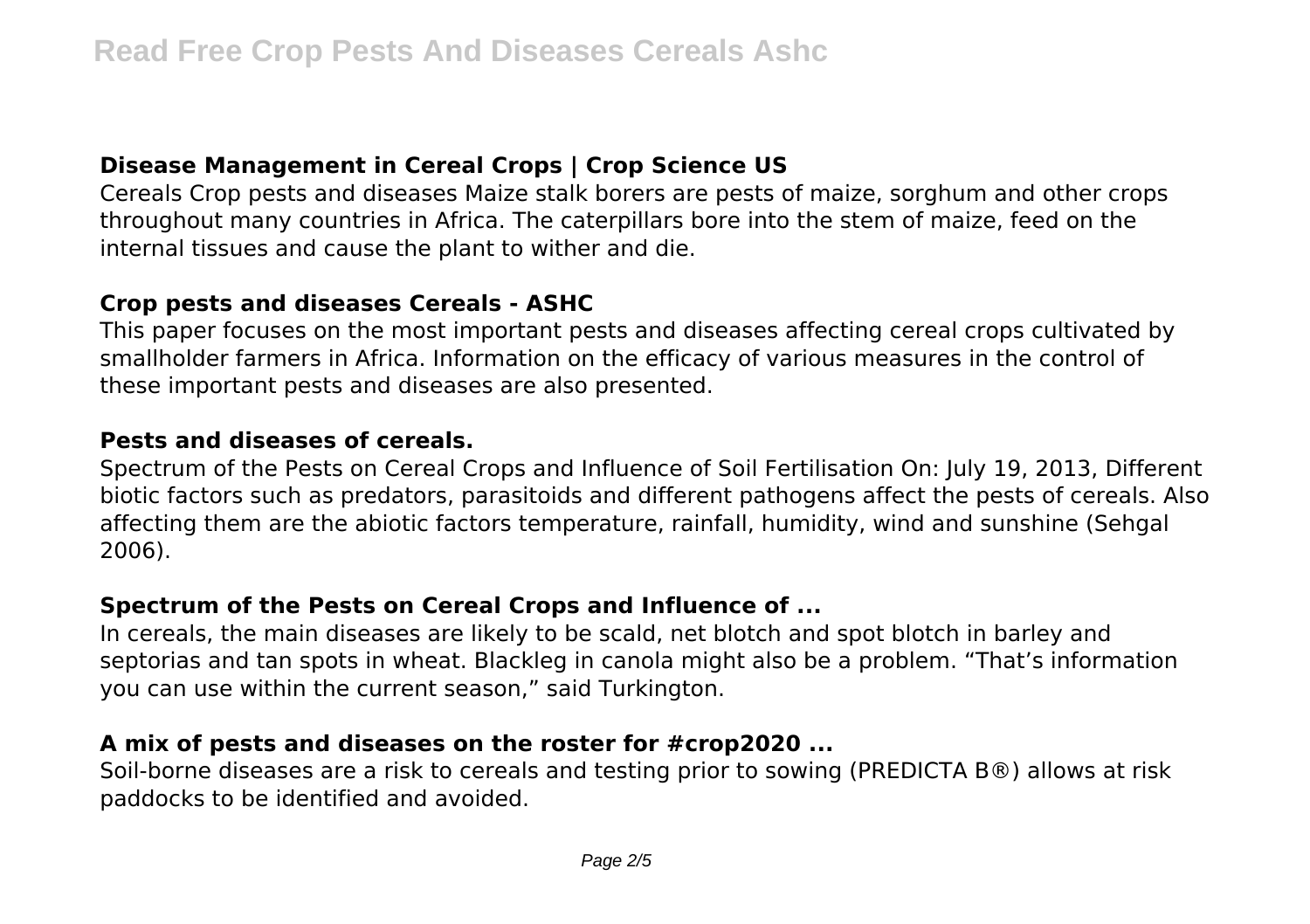## **Cereal disease guide | Grain, pulses and cereal diseases ...**

The most important root and crown diseases of cereal crops in Victoria are cereal cyst nematode (CCN), take-all, rhizoctonia root rot, crown rot and root lesion nematode. These diseases can cause significant yield loss in crops. Fortunately, they can be easily controlled with crop rotation and resistant varieties.

#### **Cereal Root Diseases | Grains, pulses and cereals | Plant ...**

Recommendations for managing weeds, pests, and diseases in forage crops, including grass hay, clover, corn, wheat, cereal, barley and soybeans. Tips for dealing with deer, insects and noxious weeds.

#### **Forages Pests and Diseases - Penn State Extension**

Crop diseases. Plant diseases are a significant yield and quality constraint for growers of broadacre crops in Western Australia. Plant pathogens can be fungal, bacterial, viral or nematodes and can damage plant parts above or below the ground. Identifying symptoms and knowing when and how to effectively control diseases is an ongoing challenge for WA growers of cereals (wheat, barley, oats and triticale), pulses (field pea, chickpea, faba bean), canola and lupin crops.

## **Crop diseases | Agriculture and Food**

A manual on the most important pests and diseases of the major food crops grown by smallholder farmers in Africa. These include: cassava, banana, sorghum, millet, beans, yam, maize, rice, cowpea,...

#### **(PDF) Pest and disease manual - ResearchGate**

Common pests of crops. The major pests inflicting considerable damage to fruittrees are scale insects, mites, termites, fruit flies, leaf miners, and mealy bugs. Fire blight– The pear, apple, and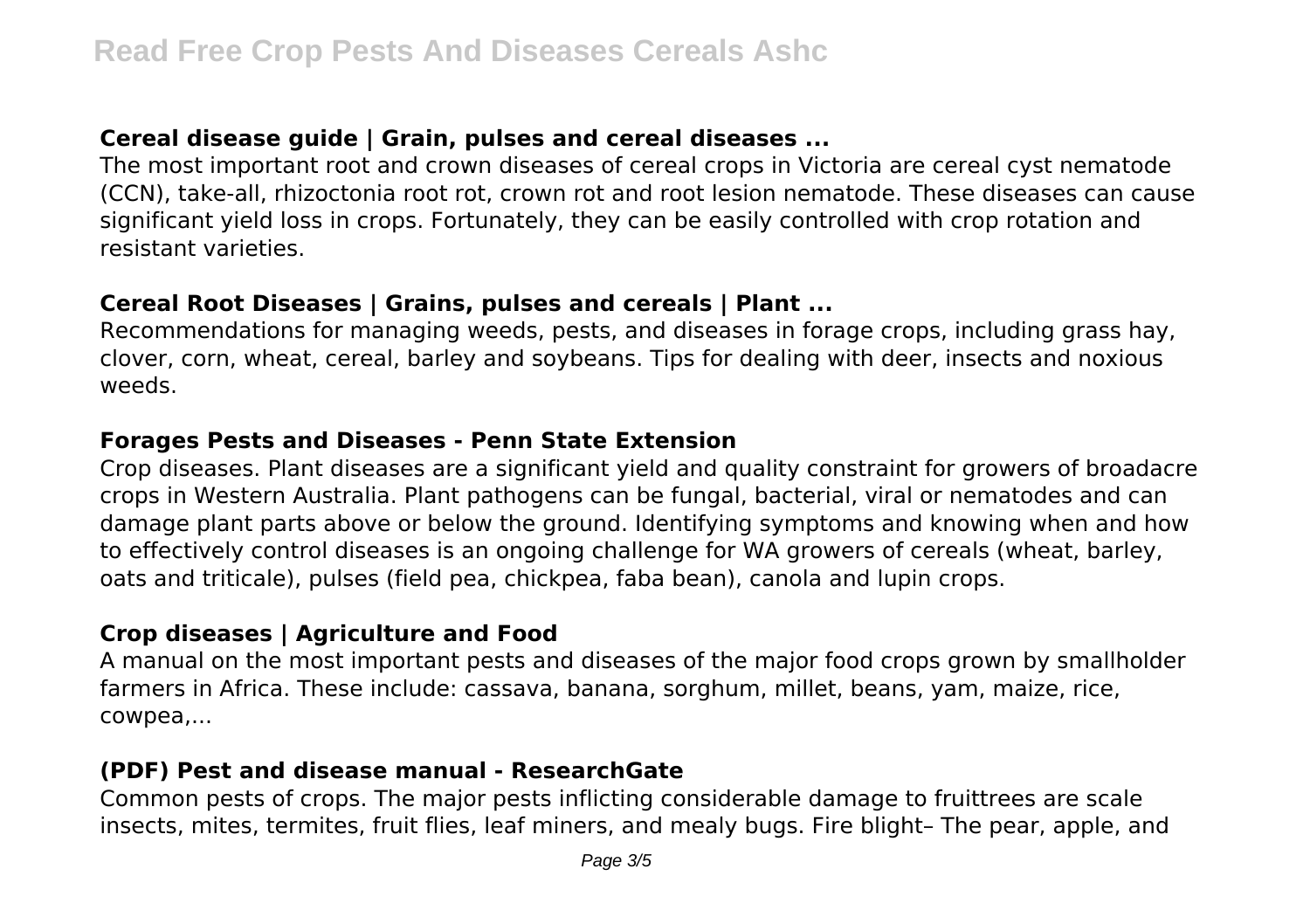quince are liable to one mysterious disease which it is impossible to guard against or cure, the fire blight.

## **Crop Pest and Disease Management - a Full Guide | Agri Farming**

Controlling cereal diseases and pests varies slightly for each cereal crop, although the control methods are similar for all cereals. Controlling oilseed and cereal diseases Monitoring and using...

#### **[Withdrawn] Pests and diseases in combinable crops - GOV.UK**

to year. Most fungi causing cereal diseases overwinter or survive between crops on seed, stubble, crop debris in the soil, and/or alternate hosts. Fungal diseases are identified in the field by the kind of symptoms or discolorations appearing on the plant and by signs of the casual fungus.

#### **Diseases and Insect Pests of Cereals in the Atlantic Provinces**

Pests and diseases appear in different phases or stages of crop development. For example, the field of cereal crops is damaged by Hessian fly and barley flea beetle mainly during the seedlings' emergence, bunt diseases appear after heading, and grain armyworm during the grain formation of wheat.

#### **Guidelines for Monitoring Diseases, Pests and Weeds in ...**

Cereal Pests and Diseases - SAC Technical Notes & Photo Gallery Next. Back Crop Pests and Disease Management Technical Summaries. TN558 Barley disease control: Many factors influence the types and severity of diseases, which affect your crops including: - Variety ...

## **Cereal Pests and Diseases - SAC Technical Notes & Photo ...**

Oats are annual grasses belonging to the genus Avena, in the family Poaceae and are grown primarily for use as livestock feed.Several species of oats are grown commercially in different